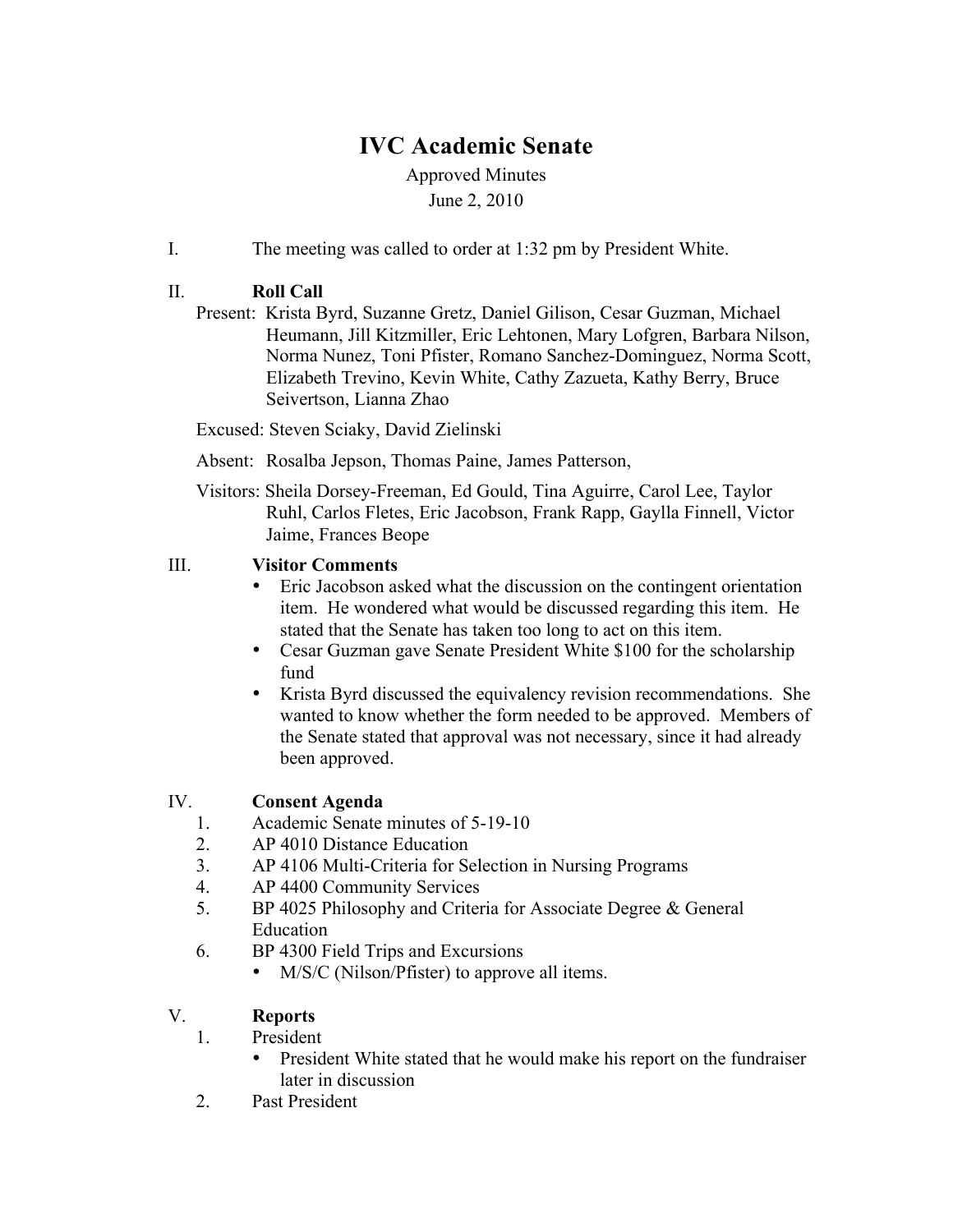- Past President Seivertson stated that he fully supported the BP 4300 on Field Trips and Excursions
- 3. Treasurer
	- $$2,347,56$
- 4. VP of Instruction
	- Vice President Berry pleaded that faculty cannot give early finals without permission from the Vice President's office.
	- She also urged faculty to turn grades in on time—no later than Friday, June 18, 2010.
	- The reorganization plan is moving along. Department chairs will be selected this week. Deans have already been selected.
- 5. Chief Financial Officer (CFO)
	- Carlos Fletes spoke on behalf of John Lau. He handed out a recommendation from the Budget and Fiscal Planning Committee regarding the 2010-2011 budget. The document recommends two lists to help balance the budget and eliminate a \$3.1 million deficit.
	- Senator Byrd asked whether or not a part-time welder would take the place of the full-time welding instructor. Berry said that yes, this was the case.
	- Seivertson asked what the sources were for the two lists. Fletes noted that both were recommended to the President and the Board—with the understanding that the budget needs to be balanced, and these were two different ways to achieve it.
	- Dr. Gould noted that he has accepted some things and rejected some things on both lists. He notes that he is projecting a 2% growth, up from 1.2% growth originally estimated. He's agreed to reduce services, eliminate Winter intersession, reduce memberships by 16%, and reduce other services to some extent as well. He's also agreed to do a few other items that will help balance the budget.
- 6. Basic Skills Initiative (BSI) Coordinator
	- Frank Rapp reported that the IV-SD Basic Skills Region met last week and discussed student completion. The state is pushing for all regions to focus on completion, and this will be combined with staff development. There will be a workshop next October to focus on completion.
	- He noted that, while the money for Basic Skills is dwindling, the students will continue to need help, and we need to learn new ways to reach them.
	- Frances Beope asked whether staff development will be set up to address the needs of our students and whether that development would take into consideration the responses of our students from the proposed survey he and the Basic Skills Coordinators were developing.
- 7. Student Learning Outcomes (SLO) Coordinator
	- Senator Pfister announced that the 2<sup>nd</sup> Annual SLO Symposium was a positive experience, and she thanked those who came out and those who gave presentations.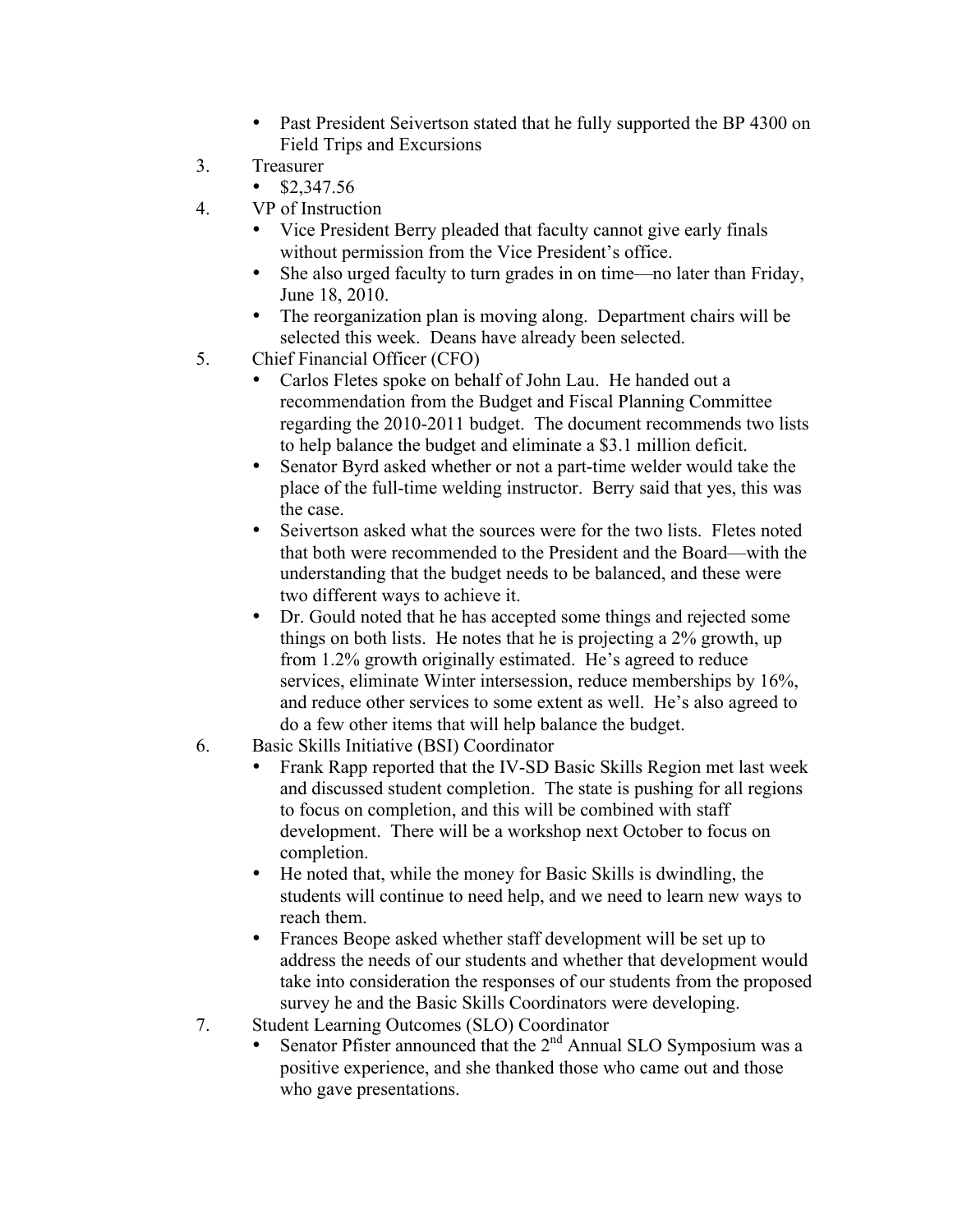- Cycle assessments are due Friday, June 4. She is meeting with people this week regarding these assessments.
- She is putting SLO identification forms on CurricuNET this summer.
- 8. Associate Student Government (ASG) President
	- Not present

## VI. **Academic and Professional Matters**

- 1. Basic Skills Committee—Voting Membership
	- Frank Rapp discussed the need for a clear list of voting members. He presented a list of positions to be voting members of the committee
	- M/S/C (Heumann/Gretz) to approve the proposed list of voting members of the Basic Skills Committee.

## VII. **Committees**

- 1. Curriculum and Instruction—Carol Lee stated that the final C&I meeting took place last week. The Senate will need to make a decision on the reorganization of that committee
- 2. College Council –Grant reporting was discussed, and there was a presentation on a new Title V technology grant that the college is applying for.
- 3. Equivalency –A survey will be sent out to all departments to determine the minimum qualifications for each discipline
- 4. Budget and Fiscal Planning –This was discussed during the reports
- 5. Learning Support Services –No report
- 6. Distance Education There will be a meeting tomorrow, June 3.
- 7. Other committee reports –No other reports

#### VIII. **Discussion**

- 1. Contingent (Adjunct/Part-time) Faculty Orientation
	- There was discussion regarding adding Academic Senate members to the orientation committee for the fall. White asked for volunteers to contact him as soon as possible.
- 2. C&I Committee Reorganization
	- This item will be discussed over the summer, and a recommendation would be sent to the Senate in the fall.
- 3. Tenure Review Committee
	- Senator Nilson noted that this committee has done a great deal of work to find ways to improve our tenure review structure. They are suggesting that the committee be expanded to four members (from the current three). Forms are being changed; new rubrics are going to be used to clarify the evaluation. The timeline is being changed, as well.